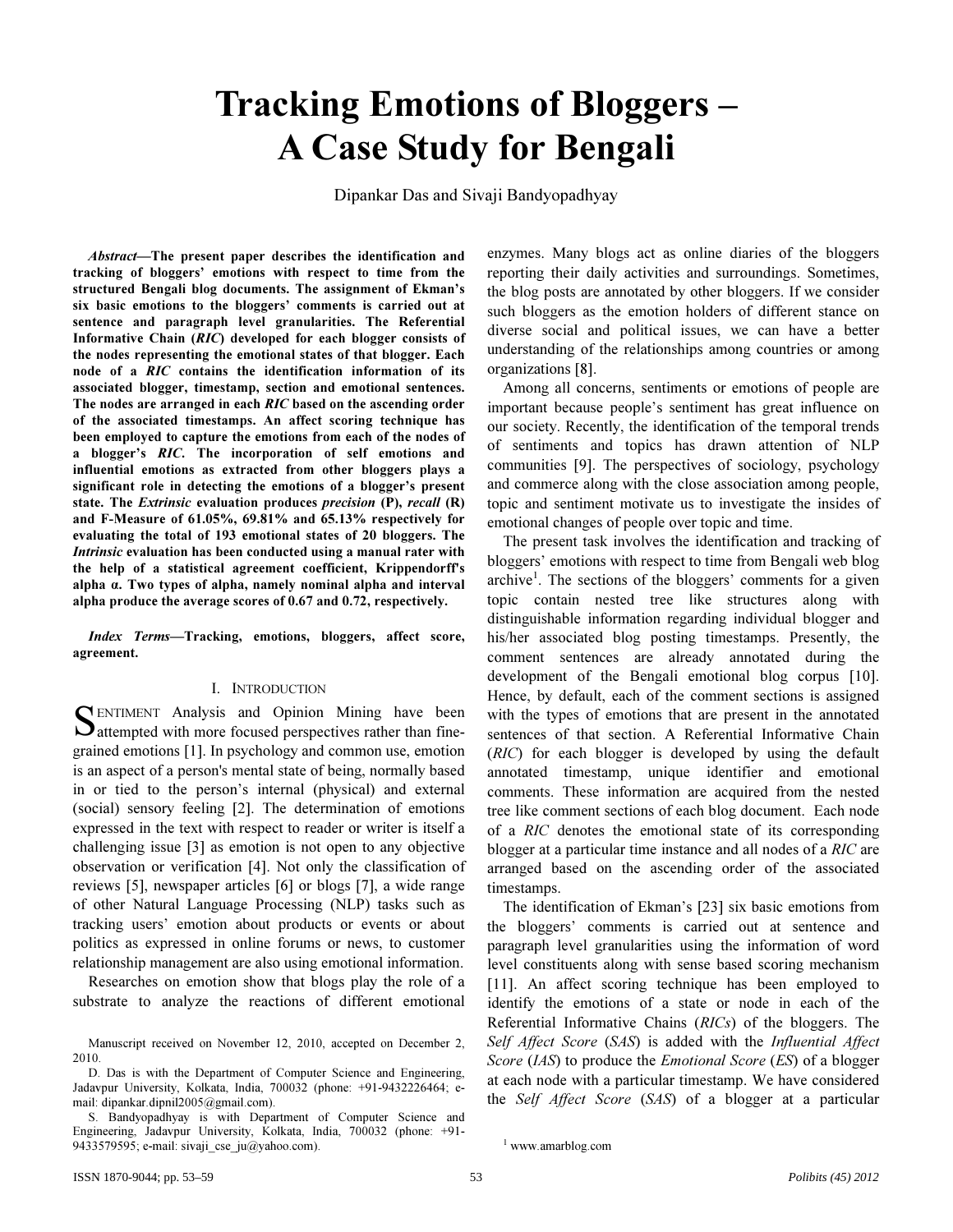timestamp as the *Emotion Score* (*ES*) of that blogger at its immediately previous timestamp. The *Influential Affect Score* (*IAS*) is the cumulative summation of the *Emotion Scores* (*ES*) of all other participated bloggers who commented between the blogger's immediate previous timestamp to its current timestamp. In case of calculating the *Influential Affect Score* (*IAS*) of a blogger, we have hypothesized that the *Emotion Scores* (*ES*) of other participated bloggers are to be calculated independently without considering the inclusion of the self and influential affects of those bloggers.

The best three Ekman's emotions that are acquired from the ordered *Emotion Scores* (*ESs*) are assigned to the associated node of the blogger's corresponding *RIC* as the identified emotions. The change of a blogger's emotions has been tracked based on the emotions that are assigned to the nodes of the blogger's *RIC.* 

The importance of self and influential affects in tracking results has been evaluated in two stages based on the identified emotions at each node. One is the *Extrinsic* evaluation that is carried out through the standard metrics such as *precision* (P), *recall* (R) and F-Measure and another one is the *Intrinsic* evaluation that considers the involvement of a manual rater and measures the performance using the statistical agreement coefficient, Krippendorff's alpha  $\alpha$  [21] [22]. The system achieves *precision* (P), *recall* (R) and F-Measure of 61.05%, 69.81% and 65.13% respectively in case of *Extrinsic* evaluation. On the other hand, two types of alpha, nominal alpha (N $\alpha$ ) and interval alpha (I $\alpha$ ) produces the satisfactory average scores of 0.67 and 0.71 respectively for evaluating a total number of 193 emotional states of 20 bloggers from a collection of 34 blog documents.

The rest of the paper is organized as follows. Section II describes the related work. The preparation of Referential Informative Chains (*RICs*) from the annotated and nested comment sections of the structured blog documents is discussed in Section III. Automatic emotion tagging of the bloggers' comments is described in Section IV. The affect scoring technique for identifying the emotion states and their tracking are discussed in Section V. The evaluation schemes along with the performance measures of the emotional states are discussed in Section VI. Finally, Section VII concludes the paper.

## II. RELATED WORK

The earlier researches on emotion analysis reveal that a large number of contributory attempts were conducted for identification, generation or classification of emotions rather than tracking of emotions over event, topic or time. Mishne and de Rijke [7] proposed a system, *MoodViews<sup>2</sup>* to analyze the temporal change of sentiment. MoodViews analyzes multiple sentiments by using 132 sentiments used in LiveJournal<sup>3</sup>. Although our concept for the emotion tracking is similar to MoodViews, instead of using only the temporal

relations, we focus on identifying the changes of emotions of the blog users over time. Another system called *ThemeRiver*  [15] visualizes thematic flows along with timeline. The present approach is different from ThemeRiver as we focus on tracking the emotion flows of the bloggers considering their self as well as influential emotions. The temporal sentiment identification from social events has been carried out in [9]. In their task, the authors have analyzed the temporal trends of sentiments and topics from a text archive that has timestamps in weblog and news articles and produces two kinds of graphs, *topic graph* that shows temporal change of the topics associated with a sentiment, and *sentiment graph* that shows temporal change of sentiments associated with a topic. In contrast, the present task considers the involvement of self and influential emotions in determining the emotions of the bloggers at a particular timestamp or at each emotional state. We have constructed Referential Informative Chain (*RIC*) for individual blogger to track emotions associated with each node of its *RIC.* 

#### III. REFERENTIAL INFORMATIVE CHAIN (RIC) PREPARATION

The mode of language technology has changed dramatically since the last few years with the web being used as a data source in a wide range of research activities. There is a long history of creating a standard for western language resources. The Human Language Technology (HLT) society in Europe has been particularly zealous for the standardization of European languages [16]. The authors also mentioned that, in spite of having great linguistic and cultural diversities, Asian language resources have received much less attention than their western counterparts. In Asia, India is a multilingual country with a diverse cultural heritage. Indian languages are resource constrained. Bengali is the fifth popular language in the World, second in India and the national language in Bangladesh but it is less privileged and less computerized compared to English. Following observations have motivated us to develop the Bengali emotion corpus from the web.

Recent study shows that non-native English speakers support the growing use of the Internet<sup>4</sup>. The focus is to improve the multilingual search engines on the basis of sentiment or emotion. This raises the demand of linguistic resources for the languages other than English.

Majority of the existing works in this field have been conducted for English [17]. To the best of our knowledge, at present, there is no such available corpus that is annotated with detailed linguistic expressions for emotion in Bengali or even for other Indian languages. Hence, the work is a foray into emotion analysis for an Indian language such as Bengali.

The blog documents are stored in the format as shown in Figure 1 after retrieval from the Bengali web blog archive (www.amarblog.com). Each of the blog documents is assigned with a unique identifier (*docid*#) followed by a section devoted for topic and several sections devoted for different users' comments. Each comment section consists of several nested

<sup>2</sup> http://moodviews.com/

<sup>3</sup> http://www.livejournal.com/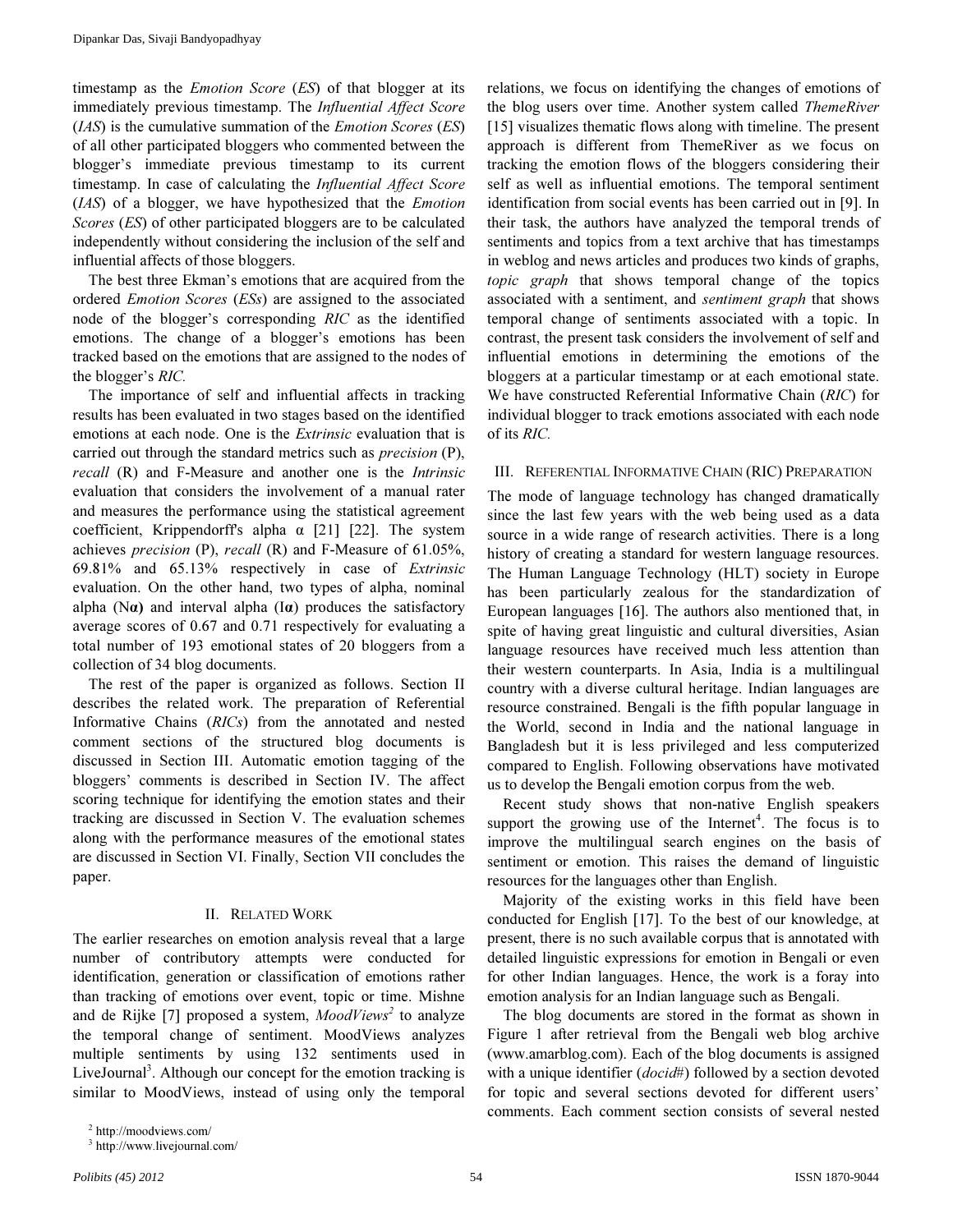and overlapped sub sections that also contain the bloggers' comments. Each of the comment sections of an individual blogger is uniquely identified by the notion of section identification number (*secid*#). Each section contains the information regarding identification number of the blog user (*uid*#) and associated timestamp (*tid*#).

We have considered the individual comment section as separate paragraph that contains several emotional sentences. The sentences that are present in the bloggers' comment sections are already annotated during the development of Bengali emotional blog corpus [10]. Hence, by default, each of the comment sections is assigned with all types of emotions that are present at the annotated sentences of that section. The emotions present in such individual comment section represent the emotional state of the blogger at that timestamp. The annotated emotional states are verified by the authors. It is observed that the annotation task for sentential emotions compensate the manual effort of verifying the emotional states and the result produces satisfactory impression.

The Referential Informative Chain (*RIC*) for each of the bloggers is constructed by acquiring the default annotated information like timestamp (*tid*#), unique identifier (*uid*#) and emotional comments that are acquired from the nested tree like structure of the comment sections. Though all of the comment sections (as shown using the tag *<User Comments id=UC#>*) in the individual blog documents refer to a single topic, presently we have considered each comment section as a separate unit by assuming that no inter emotional impact exists among the various comment sections of a single blog document.

The individual *RIC* is developed for each single blogger with respect to each comment section. Each node of a *RIC* denotes the emotional state of the blogger at a particular time instance and the sequence of adding information into the nodes is based on the ascending order of associated timestamps. For example, in Figure 1, the two nodes namely *n1* and *n2* will be added into the front of the *RIC* developed for the blog user with *uid=*1. The associated timestamps (*t1*, *t4*) and emotions will also be added into the nodes accordingly. As  $t/4 > t/$ , the inclusion of node *n1* is considered before the inclusion of *n2* into the corresponding *RIC* of *uid* 1.

## IV. AUTOMATIC EMOTION TAGGING

Each of the comment sections has been considered as a separate paragraph that contains the emotional sentences. The hypothesis of defining an emotional state with respect to each comment section or paragraph is to include all of the annotated sentential emotions that are contained in that paragraph. It is said that sentiment is typically a localized phenomenon that is more appropriately computed at the paragraph, sentence or entity level [24]. Hence, our primary investigation mainly aims to automatically identify the emotions at sentence and paragraph level from the bloggers' comment sections. Ekman's (1993) six basic emotion types, such as *happiness, sadness, anger, fear, surprise,* and *disgust* are considered to

accomplish the emotion tagging task as these emotions are termed as universal emotions [23]. The non emotional sentences are considered as neutral.

```
-DOC docid = xyz+<Topic>....</Topic>
      -<User Comments id=UC1>
             -<U uid=1, tid=t1, secid=UC1>....
                  -< U uid=2, tid=t2, secid=UC1.1>...</U>
                  -<br/>\leU uid=3, tid=t3, secid=UC1.2>...\lt/U>
                      -<U uid=1, tid=t4, secid=UC1.2.1>...</U>
               \langle/U>
       </User Comments>
      +<User Comments id=UC2>
      -<User Comments id=UC3>
<DOC>
         Fig. 1. General Structure of a blog document
```
We have employed a sentential emotion tagging system [11] that consists of two prong approach, word level followed by sentence level. The Conditional Random Field (*CRF*) [19] based machine learning approach that incorporates several singleton features (e.g. *Part of Speech (POS) of the words, Question words, Reduplication, Colloquial / Foreign words, Special Punctuation Symbols, Negative words, Words of Quoted sentence, Emoticons*), context features (*unigram, bigram*) at word level as well as POS tag level along with different combinations of singleton and context features has been used for word level emotion tagging. The only difference that has been considered in our present attempt is the use of the Bengali *WordNet Affect Lists* [13] instead of using the Bengali *SentiWordNet*. The incorporation of error analysis and equal distribution of emotion tags with the non-emotion tag improves the word level emotion tagging system. The system demonstrates satisfactory performance with an average accuracy of 66.74% with respect to all emotion classes [18].

The sense based and corpus based scoring strategies are applied on the acquired word level emotion constituents to identify the sentence level emotion tags. The corpus based scores are calculated based on the frequency of occurrence of an emotion tag with respect to the total number of occurrences of all six types of emotion tags in an annotated corpus whereas sense based scores are calculated using SentiWordNet [20]. But, we have considered only the sense based scoring technique to accomplish our present research goal. The *Sense\_Tag\_Weights* (*STWs*) are the *tag weights* that are calculated using English SentiWordNet [20]. The basic six words "*happy*", "*sad*", "*anger*", "*disgust*", "*fear*" "*surprise*" are selected as the *seed words* corresponding to each emotion type. The *positive* and *negative* scores of each synset in which each of these *seed words* appear are retrieved from the English *SentiWordNet* [20] and the average of the scores is fixed as the *Sense\_Tag\_Weight* (*STW*) of that particular emotion tag (*happy:* 0.0125, *sad:* - 0.1022, *anger:* - 0.5, *disgust:* - 0.075, *fear:* 0.0131, *surprise:* 0.0625, and *neutral:* 0.0) [11].

Each sentence is assigned with a *Sense\_Weight\_Score* (*SWS*) for each emotion tag which is calculated by dividing the total *Sense\_Tag\_Weights* (*STWs*) of all occurrences of an

-

<sup>4</sup> http://www.internetworldstats.com/stats.htm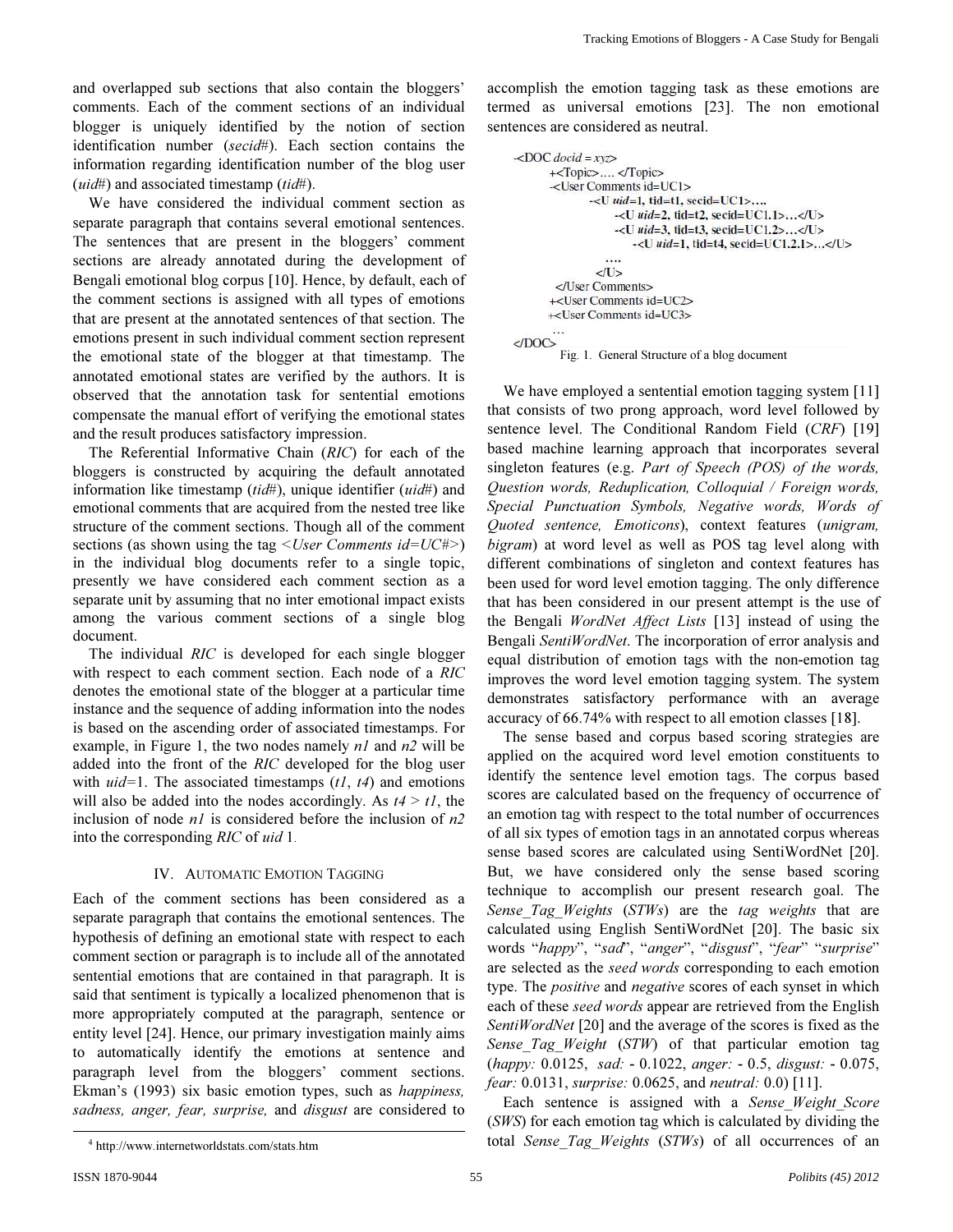emotion tag in the sentence by the total *Sense\_Tag\_Weights*  (*STW*s) of all types of emotion tags present in that sentence. The *Sense* Weight *Score* is calculated as  $SWSi = (STWi * Ni)$  $\angle (\sum_{i=1}^{n} t_i \circ \angle T W_i \times N_i)$  | i  $\epsilon$  j where SWSi is the sentence level *Sense Weight Score* for the emotion tag *i* and *Ni* is the number of occurrences of that emotion tag in the sentence. STWi and STWj are the *Sense\_Tag\_Weights* for the emotion tags  $\boldsymbol{i}$  and  $\boldsymbol{j}$  respectively.

On the other hand, the polarity information (i.e. *positive* and *negative*) that is associated with the word level *Sense\_Tag\_Weights* (*STWs*) is carried forward to the sentence level *Sense\_Weight\_Scores* (*SWSs*) for each emotion types. Therefore, we preserve the information of *Sense\_Weight\_Scores* (*SWSs*) to utilize them in calculating the *Affect Scores* (*ASs*) of each comment section or paragraph. Though we have considered all the annotated sentential emotions as the default emotions of its corresponding paragraph, but the system produces the *Affect Scores* (*ASs*) for individual emotional state by summing up the sentential *Sense\_Weight\_Scores* (*SWSs*) with respect to each of the six emotion types.

## V. AFFECT SCORING

The *Affect Scores* (*ASs*) for each of the six emotions are preserved to identify the emotional states of an individual blogger in its corresponding Referential Informative Chain (*RIC*). By assuming each of the comment sections as an interactive system with respect to bloggers' communication, in addition to *Affect Score* (*AS*), two other types of *Affect Scores* (*ASs*) are also used to determine the six *Emotion Score* (*ES*) of each blogger who participated in that interactive system. The *Self Affect Scores* (*SASs*) are used to measure the effect of the blogger's own previous emotions in identifying its present emotional state whereas the *Influential Affect Score* (*IASs*) are considered for measuring the previous impact of all other bloggers' emotions in identifying a blogger's present emotional state. The two *Affect Scores* (*ASs*), *Self Affect Score* (*SAS*) and *Influential Affect Score* (*IAS*) are calculated based on Ekman's six basic emotion classes. *Emotion Score* (*ES*) for each of the six emotion classes is the summation of the three *Affect Scores* (*ASs*) corresponding to that emotion class, *ES*i =  $AS_i + SAS_i + IAS_i | i \mathcal{E}$  Ekman's six emotion classes.

If the target blogger is a beginner or blog starter or who first starts commenting, the *Emotion Scores* (*ESs*) of the blogger are then the present *Affect Scores* (*ASs*), i.e., *ES*t0=*AS*t0, where  $t0$  is the first timestamp associated with the first node of the target blogger's *RIC*. In other cases, *Self Affect Scores* (*SASs*) of a target blogger is the *Emotion Scores* (*ESs*) at its immediate previous timestamp and the *Influential Affect Score* (*IAS*) is the cumulative summation of the *Emotion Scores* (*ESs*) of all other participated bloggers who commented between the target blogger's immediate previous timestamp and present timestamp. The *Self Affect Scores* (*SASs*) as well as the *Influential Affect Scores* (*IASs*) for an initiator target blogger at the start timestamp are considered as zero. For a non initiator target blogger, only the *Self Affect Scores* (*SASs*) are considered as zero at the start timestamp as it first starts commenting from that timestamp. The emotions of the target blogger are calculated at each timestamp by assuming that the emotions of other participating bloggers are not biased by other bloggers' emotions including the target till that timestamp. Hence, in case of calculating the *Influential Affect Score* (*IAS*) of a target blogger, we have hypothesized that the *Emotion Scores* (*ES*) of other participating bloggers are to be calculated independently without considering the inclusion of the self and influential affects for these participating bloggers.

For example, if we consider the following snapshot from Figure 1 to calculate the *Emotion Scores* (*ESs*) of the blogger with *uid=1*at different timestamps or assign the *Emotion Scores* (*ESs*) to the emotional states or nodes of its *RIC*, we need to consider both the *Self Affect Score* (*SAS*) as well as the *Influential Affect Score* (*IAS*). As this target blogger is an initiator of its corresponding comment section, at timestamp *t1*, the six *Emotion Scores* (*ESs*) of the target blogger are equal to the six *Affect Scores* (*AS*) that are calculated from the sentences of the corresponding comment section with *secid=UC1*. The first node of the target blogger's *RIC* is also assigned with the six *Emotion Scores* (*ES*). At timestamp *t4*, the second node of the blogger's *RIC* is assigned with the six *Emotion Scores* (*ESs*) that are calculated based on the *Self Affect Scores* (*SASs*) as well as the *Influential Affect Scores* (*IASs*). Not only the six *Affect Scores* (*ASs*) that are calculated from the sentences of the comment section (*secid=UC1.2.1*) but the immediate previous *Emotion Scores* (*ESs*) (in this case the *Affect Scores* (*ASs*) of the target blogger's previous comment section *secid=UC1*) are also added as the *Self Affect Scores* (*SASs*) to calculate the six *Emotion Scores* (*ESs*) at *t4*. The *Self Affect Scores* (*SASs*) are included in the present task to consider the emotional impact of a blogger's previous emotions into its present emotional state.

In addition to *Affect Scores* (*ASs*) and *Self Affect Scores* (*SASs*), the six *Influential Affect Scores* (*IASs*) are also added. The *Influential Affect Scores* (*IASs*) are included to consider the emotional impact of other previous participating bloggers into the present emotional state. For each of the six emotion classes, the *Influential Affect Score* (*IAS*) is the cumulative summation of the *Emotion Scores* (*ESs*) of all other participating bloggers between the timestamps *t1* and *t4*. In this case, the *Influential Affect Score* (*IAS*) for each of the six emotion types is calculated based on the *Emotion Scores* (*ESs*) of other participating bloggers (with *uid=2* and *uid=3*) at timestamp *t2* and *t3* (as *t1*<*t2*, *t3*<*t4*). The *Emotion Score* (*ES*) of the blogger (*uid=1*) at timestamp *t*4 with respect to a particular emotion class is defined as follows:

 $ES_{t4} = AS_{t4} + SAS_{t4} + IAS$  (*tl, t4*) where  $SAS_{t4} = ES_{t1}$  and *IAS* (t1, t4) = *ES* t2 (*uid=2*) + *ES* t3 (*uid=3*)

 $-$ <U *uid*=1, tid=t1, secid=UC1>....  $-$ <U *uid*=2, tid=t2, secid=UC1.1>...</U>  $-$ <U *uid*3 tid=t3, secid=UC1.2>...</U> -<U uid=1 tid=t4, secid=UC1.2.1>…</U>…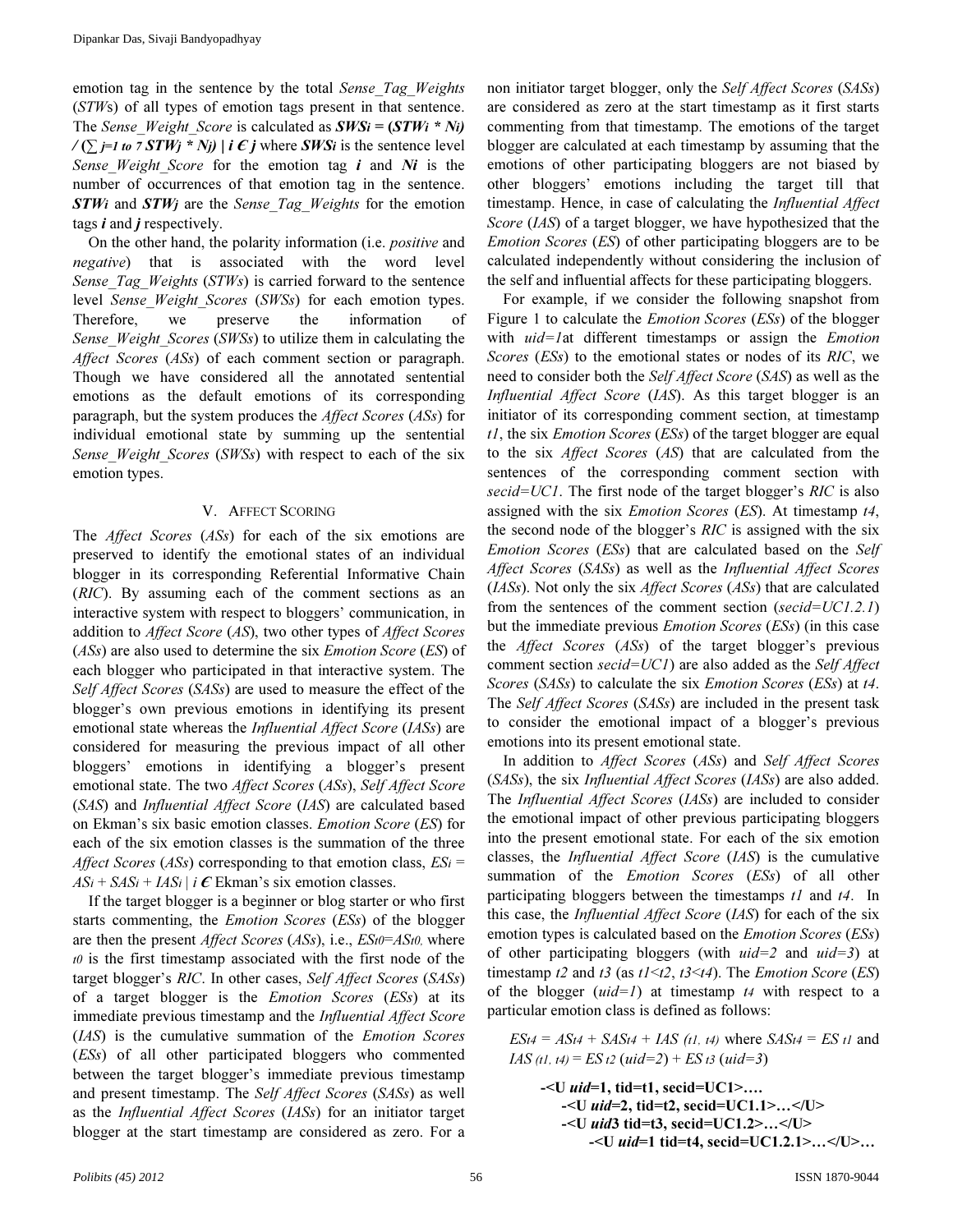TABLE I EXTRINSIC EVALUATION

| should have some emotional impact; therefore influence of                |
|--------------------------------------------------------------------------|
| emotions on other bloggers is being taken into consideration.            |
| Each of the nodes in the blogger's RIC is assigned with the six          |
| <i>Emotion Scores (ESs)</i> . The best three emotions based on the       |
| ordered <i>Emotion Scores</i> ( <i>ESs</i> ) of a node are tagged as the |
| emotional state of the blogger at that timestamp. The tracking           |
| of a blogger's emotional states via the nodes of its                     |
| corresponding RIC is carried out based on the associated the             |
| best three emotions. The change of a blogger's emotions has              |
| been tracked based on the emotions that are assigned to the              |
| nodes of the blogger's <i>RIC</i> .                                      |

It has to be mentioned that, as *Influential Affect Score* (*IAS*)

Tracking along the time dimension is trivial because most text documents for analysis come with time when they were written, which is especially true for online documents such as product reviews, forum postings, and blogs. The challenge is still the accuracy of sentiment or emotion prediction and solving the associated problems [24]. Hence, the importance of self and influential affects in tracking results has been evaluated in two stages based on the identified emotions at each node.

### VI. EVALUATION

The evaluation of the emotion tracking system has been carried out at two levels to measure the performance of the system. One is the *Extrinsic* evaluation that is carried out through the standard metrics such as *precision* (P), *recall* (R) and F-Measure and the other is the *Intrinsic* evaluation that deals with respect to the agreement between manual annotation and system generated output. We have measured the Krippendorff's (2004) [21] [22] alpha coefficient, a standard metric used for inter-annotator reliability studies to consider the evaluator disagreements. The metric is also used in counseling and survey research, psychological testing, observational studies etc. The metrics for *Extrinsic* evaluation gives the coarse-grained statistics whereas the motivation of selecting the metric for *Intrinsic* evaluation is to identify the fine grained clarity that exists among the emotions present in the emotional states or nodes of an individual blogger's Referential Informative Chain (*RIC*).

The evaluation has been carried out with respect to a total of 193 emotional states of 20 bloggers from a collection of 34 blog documents. In case of *Extrinsic* evaluation, the system generated emotions are evaluated against the annotated emotions. We have not considered the emotions of individual states or nodes of the *RICs*. For the very reason, the *precision* (P), *recall* (R) and F-Measure have been calculated with respect to all emotion classes. It is found that the incorporation of *Self Affect Score* (*SAS*) and *Influential Affect Score* (*IAS*) improve both *precision* (P), *recall* (R) metrics. The results are shown in Table I.

Though the coarse grained evaluation shows satisfactory performance of the system, the fine grained clarity of assigned emotions in each of the states or nodes of the bloggers' *RICs* is evaluated by measuring the inter-rater agreement using

| <b>Techniques</b>                | Precision (P) | Recall(R) | <b>F-Measure</b> |
|----------------------------------|---------------|-----------|------------------|
| Affect Scoring (AS)              | 45.87         | 56.05     | 51.34            |
| Self Affect Scoring (SAS)        | 16.22         | 28.12     | 22.10            |
| Influential Affect Scoring (IAS) | 20.63         | 32.98     | 26.72            |
| $AS+SAS$                         | 55.44         | 63.04     | 59.25            |
| $AS+IAS$                         | 59.66         | 65.35     | 62.82            |
| AS+SAS+IAS                       | 61.05         | 69.81     | 65.13            |

Krippendorff's alpha [21]. This evaluation technique is also termed as *Intrinsic* evaluation. It is a statistical measure of the agreement achieved when coding a set of units of analysis in terms of the values of a variable. The equation of alpha is as follows:

$$
metric \alpha = 1 - \frac{D_o}{D_e} = 1 - \frac{\sum_{c=1, k=1}^{v} o_{ckmetric} \delta_{ck}^2}{\frac{1}{n-1} \sum_{c=1, k=1}^{v} n_c n_k \ metric \delta_{ck}^2}
$$

where *D*o and *D*e are the observed and expected disagreements,  $metric \delta^2_{ck}$  , a difference function between values  $c$  and  $k$ reflect the metric properties (Levels of Measurement) of the variable and *O*ck, a coincidence matrix that cross tabulates the *n* pair-able values from the canonical form of the reliability data into a  $v$ -by- $v$  square matrix, where  $v$  is the number of values available in a variable. The definition of *n*c, *n*k and *n* are as follows:

$$
n_c = \sum_{k=1}^{v} o_{ck} \ n_k = \sum_{c=1}^{v} o_{ck} \ n = \sum_{c=1, k=1}^{v} o_{ck}
$$

We have considered two metrics, *Nominal Alpha* (Nα) and *Interval Alpha* (Ia) for measuring the agreement. Hence, the following equations corresponding to their difference function has been considered to accomplish the goal:

$$
_{nominal} \delta_{ck}^{2} = \begin{cases} 0 & \text{iff } c = k \\ 1 & \text{iff } c \neq k \end{cases} \text{ and }_{interval} \delta_{ck}^{2} = (c - k)^{2}
$$

On the other hand, the Krippendorff's alpha is applicable to any number of coders, each assigning one value to one unit of analysis, to incomplete (missing) data, to any number of values available for coding a variable, to binary, nominal, ordinal, interval, ratio, polar, and circular metrics (Levels of Measurement), and it adjusts itself to small sample sizes of the reliability data.

Thus, we have considered the emotional states of any blogger's *RIC* as the set of units to be analyzed. The four values out of which three correspond to the number of emotions assigned to the state and one value corresponds to the undetermined emotion. It has been observed that the system assigns the six *Emotion Scores* (*ESs*) of value zero to some nodes in the *RICs*. These states are termed as *Undetermined Emotional States* (*UESs*). The evaluation technique considers the *Undetermined Emotional States* (*UESs*) as the incomplete or missing data. Otherwise, the best one or two or three emotions are assigned to the nodes based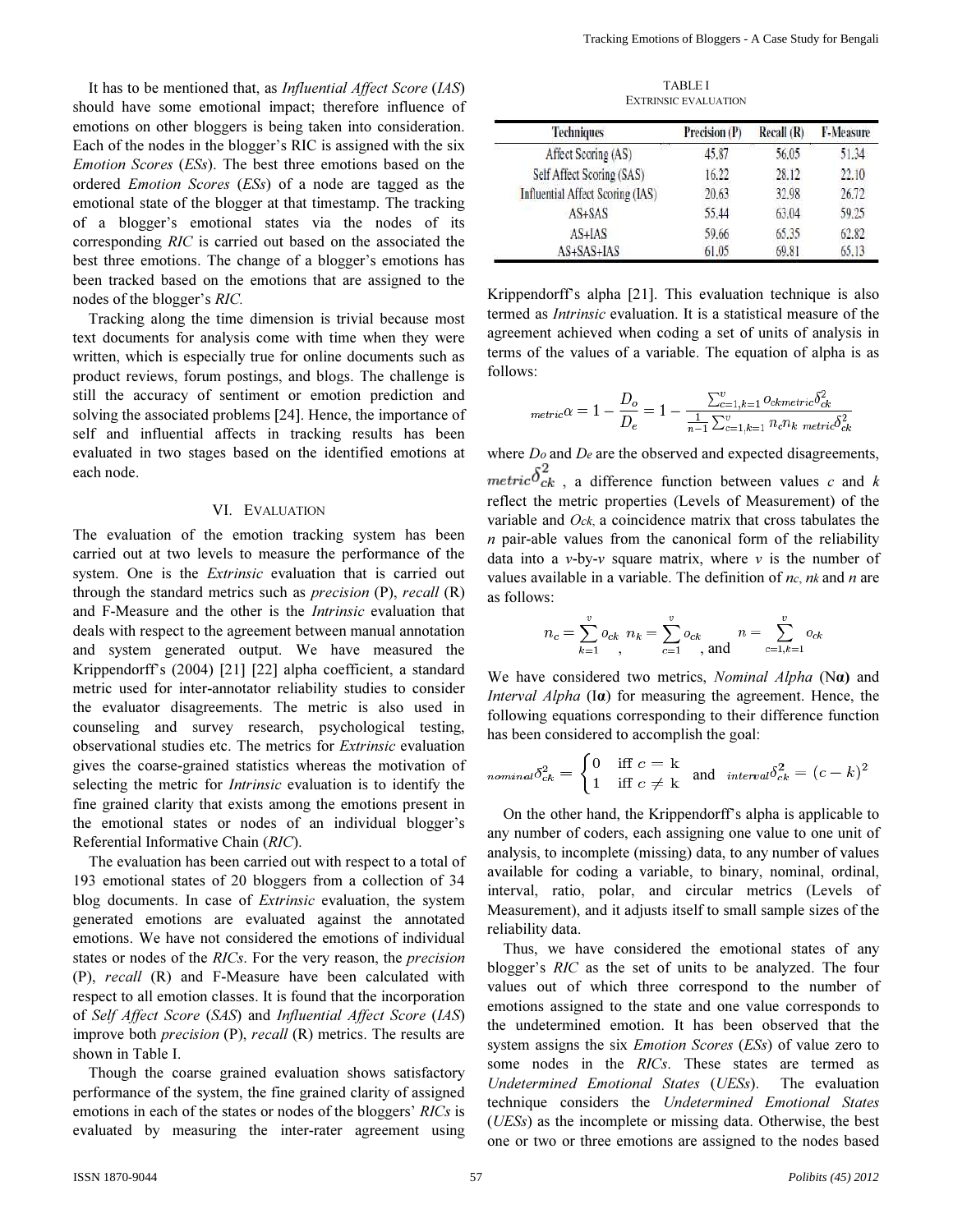on the availability of ordered *Emotion Scores* (*ESs*) with values greater than zero as obtained by the affect scoring technique.

The *Self Affect Scores* (*SASs*) and *Influential Affect Scores* (*IASs*) have been introduced to minimize the production of *Undetermined Emotional States* (*UESs*) assuming each current state of the blogger contains more or less affections from its previous emotional states. The requirement of normalizing the produced *Emotion Scores* (*ESs*) for each blogger was not faced as the average length of the *RICs* is not very large and the *Emotion Scores* (*ESs*) of other bloggers are independently considered during the calculation of *Influential Affect Scores* (*IASs*). On the other hand, the identified emotions for each node of a *RIC* are stored in a vector. One manual rater has been appointed to carry out the assignment of the values to each unit based on the identified emotions and their correctness. The manual assignment has been performed against the annotated assignment. The annotated states also contain one or multiple or no emotions and similarly these gold standard emotions are represented using a vector. Each of the vectors for each node of a blogger's *RIC* is considered as a unit and any of the four values is assigned to each unit based on the number of emotions present in annotated vector and system generated vector.

Each of the nodes or emotional state of the bloggers' *RICs* is assigned the numeric values of the two raters. The *Nominal Alpha* (Nα) and *Interval Alpha* (Iα) are calculated for each of the bloggers' RICs. The number of emotional states or nodes of a blogger's *RIC* represents the number of units for analysis. We have shown the average scores in Table II with respect to a total of 193 emotional states of 20 bloggers. It is observed that the agreements have produced the alpha scores of 0.67 and 0.71 for *Nominal Alpha* (Nα) and *Interval Alpha* (Iα) respectively. I $\alpha$  > N $\alpha$  signifies that the disagreements happen not largely among the neighboring values but the primary observation suggests that the incorporation of the two affect scores, *Self Affect Scores* (*SASs*) and *Influential Affect Scores* (*IASs*) substantially reduces the disagreement among the raters.

#### VII. CONCLUSION

In this paper, we have reported our work on identification and tracking of bloggers' emotions from structured Bengali blog documents. The present system shows the effectiveness of utilizing the previous information regarding self emotions and other bloggers' influential emotions in case of identifying present emotion of any blogger. Both of the *Extrinsic* and *Intrinsic* evaluations show significant improvement in the performance of the system. Our future plan is to employ the system in identifying emotional changes from lengthy referential chains to analyze the potential reasoning behind the change. The dependency among the bloggers' emotions is to be analyzed for capturing the reasons of emotional changes too. The hypothesis of the present model will be used in future for developing a topic driven emotion tracking model.

TABLE II INTRINSIC EVALUATION

| <b>Techniques</b>                | Nominal Alpha $(N\alpha)$ | Interval Alpha $(I\alpha)$ |  |
|----------------------------------|---------------------------|----------------------------|--|
| Affect Scoring (AS)              | 0.35                      | 0.43                       |  |
| Self Affect Scoring (SAS)        | 0.15                      | 0.24                       |  |
| Influential Affect Scoring (IAS) | 0.23                      | 0.31                       |  |
| AS+SAS                           | 0.56                      | 0.58                       |  |
| $AS+IAS$                         | 0.59                      | 0.62                       |  |
| AS+SAS+IAS                       | 0.67                      | 0.72                       |  |

#### ACKNOWLEDGEMENTS

The work reported in this paper was supported by a grant from the India-Japan Cooperative Programme (DSTJST) 2009 Research project entitled "Sentiment Analysis where AI meets Psychology" funded by Department of Science and Technology (DST), Government of India.

#### **REFERENCES**

- [1] C. Quan and F. Ren, "Construction of a Blog Emotion Corpus for Chinese Emotional Expression Analysis," in Empirical Method in Natural Language Processing – Association for Computational Linguistics, pp. 1446-1454, 2009.
- [2] Y. Zhang, Z. Li, F. Ren and S. Kuroiwa, "A Preliminary Research of Chinese Emotion Classification Model," in IJCSNS International Journal of Computer Science and Network Security, vol. 8(11), pp. 127-132, 2008.
- [3] C. Yang, K. H. Y. Lin and H.H Chen, "Writer Meets Reader: Emotion Analysis of Social Media from both the Writer's and Reader's Perspectives," in 009 IEEE/WIC/ACM International Joint Conference on Web Intelligence and Intelligent Agent Technology, pp. 287-290, 2009.
- [4] R. Quirk, S. Greenbaum, G. Leech and J. Svartvik, A comprehensive Grammar of the English Language, Longman, New York, 1985.
- [5] P.D. Turney, "Thumbs Up or Thumbs Down? Semantic Orientation Applied to Unsupervised Classification of Reviews," in Annual Meeting of the Association for Computational Linguistics, pp. 417- 424, 2002.
- [6] K. H.-Y. Lin, C. Yang, and H.-H. Chen, "What Emotions News Articles Trigger in Their Readers?" in SIGIR, pp. 733-734, 2007.
- [7] G. Mishne and M. de Rijke, "MoodViews: Tools for Blog Mood Analysis," in AAAI 2006 Spring Symposium on Computational Approaches to analyzing Weblogs, 2006.
- [8] Soo-Min Kim and E. Hovy, "Extracting Opinions, Opinion Holders, and Topics Expressed in Online News Media Text," in ACL, 2006.
- [9] T. Fukuhara, H. Nakagawa and T. Nishida, "Understanding Sentiment of People from News Articles: Temporal Sentiment Analysis of Social Events," in ICWSM'2007, Boulder, Colorado, USA, 2007.
- [10] D. Das and S. Bandyopadhyay, "Labeling Emotion in Bengali Blog Corpus – A Fine Grained Tagging at Sentence Level," in 8th Worshop on Asian Language Resources (ALR8), COLING, pp. 47-55, 2010.
- [11] D. Das and S. Bandyopadhyay, "Word to Sentence Level Emotion Tagging for Bengali Blogs" in ACL-IJCNLP, pp. 149-152, 2009.
- [12] D. Das and S. Bandyopadhyay, "Sentence Level Emotion Tagging on Blog and News Corpora," Journal of Intelligent System (JIS), vol. 19(2), pp. 125-134, 2010.
- [13] D. Das and S. Bandyopadhyay, "Developing Bengali WordNet Affect for Analyzing Emotion," in International Conference on the Computer Processing of Oriental Languages, pp. 35-40, 2010.
- [14] S. Sood and L. Vasserman, "ESSE: Exploring Mood on the Web," in AAAI Conference on Weblogs and Social Media (ICWSM) Data Challenge Workshop, 2009.
- [15] S. Havre, E. Hetzler, P. Whitney, and L. Nowell, "ThemeRiver: Visualizing Thematic Changes in Large Document Collections," in IEEE Transactions on Visualization and Computer Graphics, vol. 8(1), pp. 9-20, 2002.